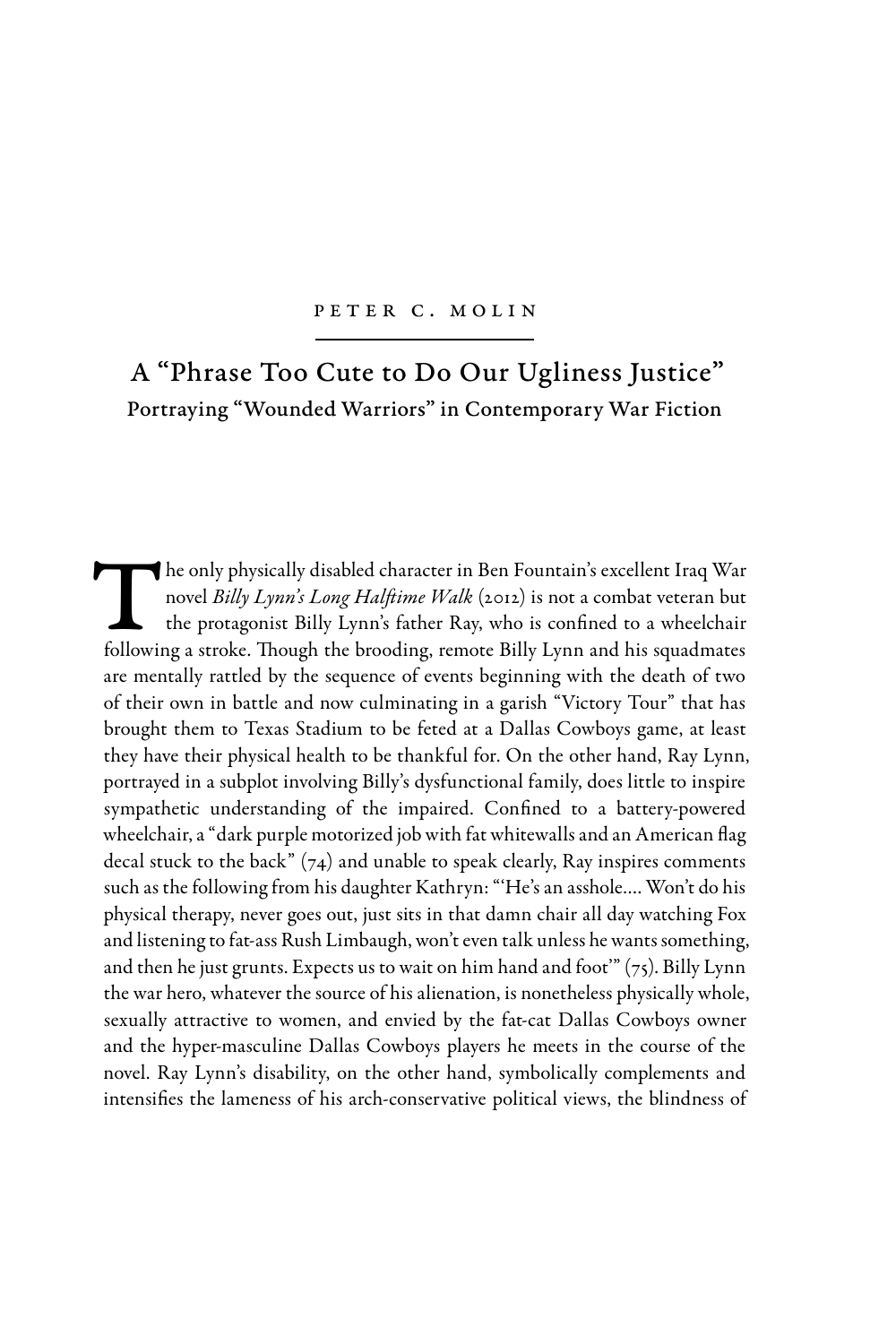his hypocritical morals, and the impotence of his control over his family, his life, and the world.

"Lameness," "blindness," " impotence." Theorists of disability would say that my use of these words to describe Ray Lynn indicates how infested is our language with figures of speech that stigmatize the handicapped. But what if lame, blind, and mutilated veterans are not even stigmatized, but just ignored? So far, our most popular and acclaimed works of fiction about the wars in Iraq and Afghanistan have mostly done just that. The United States' post-9/11 wars have focused attention on the plight of combat veterans suffering from Post Traumatic Stress Disorder (PTSD) and Traumatic Brain Injury (TBI), emotional and mental maladies that have rendered many veterans too damaged to effectively and happily reintegrate socially and in the workplace after deployment. Imaginative literature about the war reflects and helps shape the national absorption with the subject; works such as Phil Klay's *Redeployment*, Roxana Robinson's *Sparta*, and Kevin Powers' *The Yellow Birds*, along with *Billy Lynn's Long Halftime Walk*, are set largely back in the States after a traumatizing deployment that has rendered their protagonists struggling to reconnect with a society that is mystified by the internal conflicts that seem to afflict so many veterans.

While I salute all efforts to provide health and services to veterans suffering from PTSD and TBI, I'm curious about the relatively little consideration paid to another kind of wounded veteran: the permanently physically disabled victim of combat injuries. In neither our national consciousness nor our national literature have we paid nearly as much attention to maimed veterans, be they amputees, badly burned or disfigured, or blinded. The discrepancy is interesting, one, because in past postwar periods, it has been the physically disabled veteran who has most compellingly represented the war's lingering costs, and, two, physically disabled veterans are among us in numbers and deserve focused national attention to ensure the services we provide them are generous and effective. It is beyond the scope of this essay to delineate the issues and make recommendations about policies and programs for post-9/11 disabled veterans, but a survey of the literature that portrays severely injured soldiers as they try to get on with their lives clarifies issues at stake, opens possibilities for new ideas, and takes seriously the concerns of the few authors who have seen poignant potential in crafting stories featuring disabled veterans.<sup>1</sup>

<sup>1</sup> Rebecca Ruiz reports in a February 6, 2013 online *Atlantic* magazine article that, "Of the more than 50,000 service members wounded in Iraq and Afghanistan who are considered polytrauma patients, 1,600 have moderate to severe brain injuries, 1,400 are amputees, and 900 were severely burned." Duncan Wallace, in the April 2012 Australian scholarly publication *Journal of Military and Veterans' Health* writes, "By theatre of operations to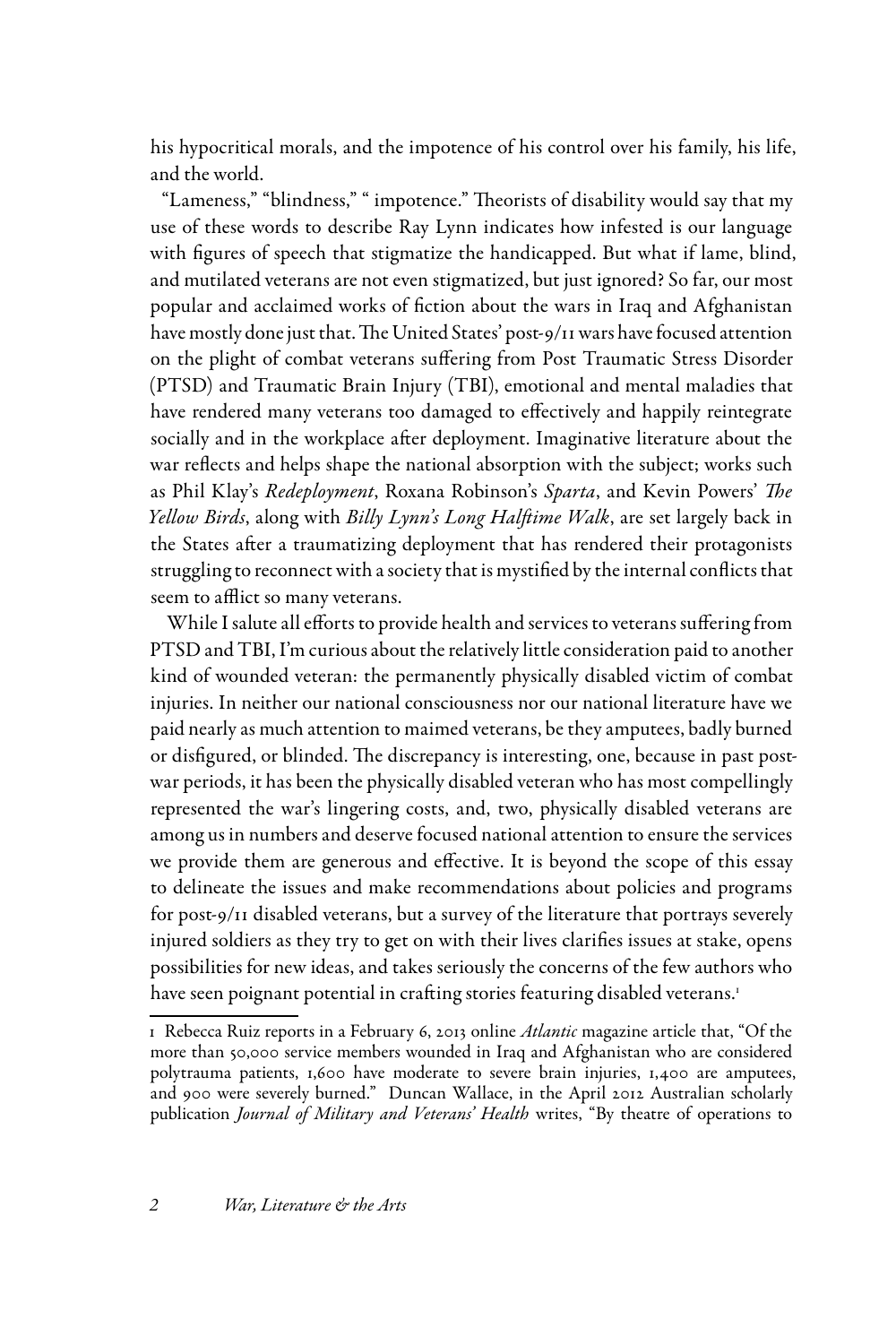Portraits of badly-wounded and disabled veterans in post-9/11 narratives are, in my survey, few. One of the first such representations came in Siobhan Fallon's short story "The Last Stand" from her 2011 collection *You Know When the Men Are Gone*. We can also examine Iraq veteran Brian Van Reet's short story "Big Two-Hearted Hunting Creek," published in 2012 in the anthology *Fire and Forget: Short Stories from the Long War* and several stories in Katey Schultz's 2013 collection of short stories *Flashes of War*. The most extended portrait, interestingly enough, comes via *Harry Potter* author J.K. Rowling's *The Cuckoo's Calling*, published in 2013 under the nom-de-plume of Robert Galbraith. To make sense of what these stories are trying to tell us, several critical approaches aid apprehension of patterns and sources of tension. An historical comparison with representative examples from other wars establishes continuities, rupture points, and new developments. We can also take note of visual representations of war-related disability in photography and film and the critical commentaries on the same; examples of both are more numerous than narrative representatives of combat disability and critical writing on the same. Finally, we can draw on the theories and practical examples offered by disability studies, a burgeoning scholarly field that has much to offer in regard to both literary study and the real-world business of recognizing the rights and needs of the physically impaired. Canvassing the ideas and implications of the historical, visual, and critical record establishes a framework for a more focused and generative examination of Fallon's, Schultz's, Van Reet's, and Rowling's stories.<sup>2</sup>

However rare they may be today, contemporary portraits of permanently wounded veterans are deeply rooted in the Western literary tradition. Sophocles' *Philoctetes*, for example, first performed in 409 B.C., features a character disabled by a mysterious foot wound and abandoned by the Greek army in its quest to conquer Troy. The play has attracted attention in recent years for its portrait of Philoctetes' anguish and outsider status, as well as the strained efforts of healthy,

September 2010, 1,158 US military personnel suffered major or partial limb amputations as a result of the conflict in Iraq, 249 in Afghanistan, and 214 in 'unaffiliated conflicts'34 in Yemen, Pakistan and Uzbekistan." Wallace also states, "Between April 2006 and December 2011, at least 20 British military personnel suffered traumatic limb amputations in Iraq, and 237 in Afghanistan." In an online *Soldiers* magazine article dated March 8, 2014, Elizabeth M. Collins writes, "[T]he Department of Veterans Affairs provided inpatient treatment to 180 severely disabled blind Iraq and Afghanistan service members and veterans as of July 2013."

<sup>2</sup> Too late for inclusion in this study, I discovered Annie Proulx's 2008 short story "Tits-Up in a Ditch", which features a young woman veteran who loses an arm in Iraq while serving in the U.S. Army.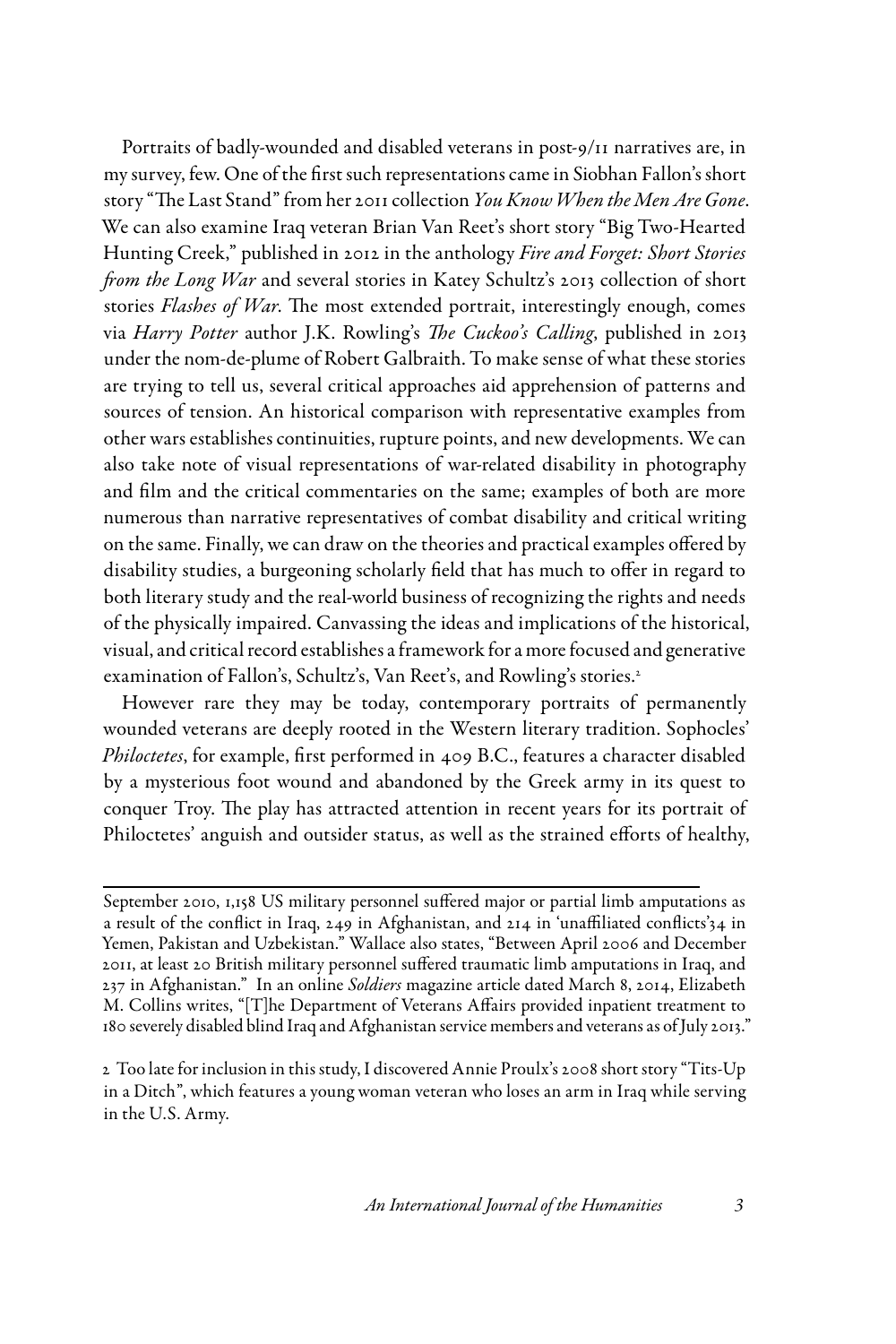whole, normative characters to understand him.<sup>3</sup> Shakespeare's canon is full of enraged warriors whose martial spirit sits uneasily within peacetime society— *Macbeth*, *Coriolanus*, *Othello*, and *Richard III* head the list, but the most specific reference to physically wounded veterans comes in *Henry V*, where the English king Henry's famous Agincourt speech asserts that scars earned in battle with the French will make anyone who fought the envy or those who did not:

> Then will he strip his sleeve and show his scars And say "These wounds I had on Crispin's Day…." (4.3.47-48)

And gentlemen in England now abed Shall think themselves accursed they were not here, And hold their manhoods cheap whiles any speaks That fought with us upon Saint Crispin's day.  $(4.3.64-67)$ 

The ploy works within the play to motivate the English army to victory, while establishing one pole in a field of representational possibilities: the wound as badge of honor. But a scar is not a disability; much like "the red badge of courage" in Stephen Crane's novel of the same name and the "million dollar wound" that allowed soldiers in Vietnam to be evacuated before the end of their tour without suffering the lifelong debilitating effects of amputation, disfigurement, or blindness, the non-disabling wound functions positively in the life of veterans and society as a sign of sacrifice, service, and hard-earned authority.

The permanently disabled veteran, however, rarely is accorded such unequivocal respect. Instead his (and now, sometimes, her) damaged body troubles the national imaginary just as it impedes upon day-to-day life and fills the wounded veteran with doubt, shame, and regret. Historians and literary critics have identified the Napoleonic Wars as a site of crucial epochal change in the artistic and cultural representation of disabled veterans within the Anglo-American tradition. Scott Krawczyk, for example, has studied the many pictorial, poetic, and narrative representations of such disabled veterans in the British popular press in the first two decades of the nineteenth century. He concludes that portraits of disabled veterans in popular culture during the era generated attitudes that would become dominant in the decades and centuries following. One, disabled veterans often served as objects of pity who focalized hatred of war and national military ambition while also catalyzing outcry for humane post-war governmental and 3 The contemporary theater troupe Acts of War stages *Philoctetes* and another Sophocles play, *Ajax*, that in performance feature veterans in leading roles.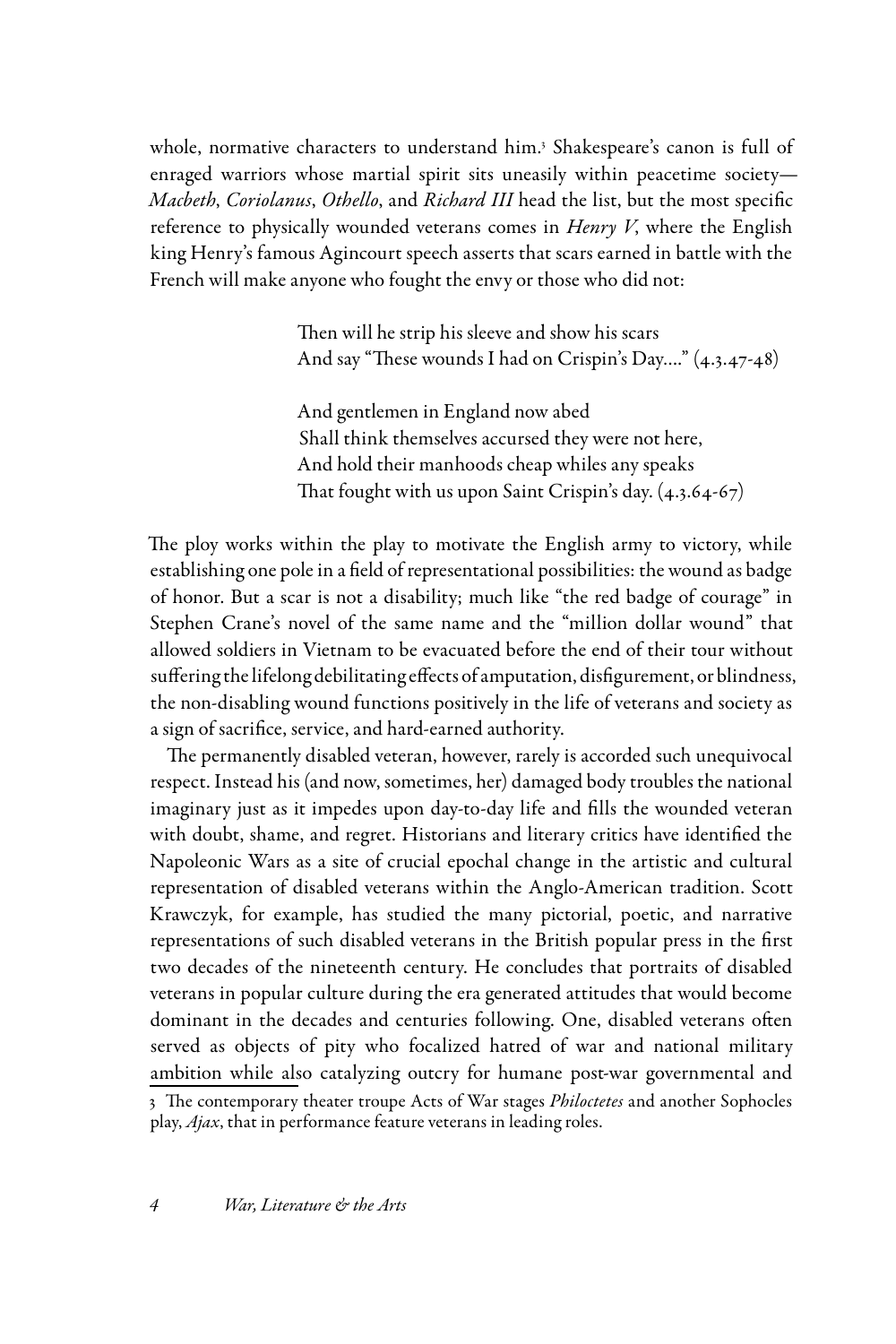medical care systems, or, two, their physical blight matched an equal interior malignity that takes shape as self-hatred and anti-social or evil behavior. In either case, Krawczyk suggests that during the period the permanently injured veteran emerged as a symbolically potent figure, attractive both to authors and artists and political and cultural stewards who saw in disabled bodies enormous potential for manipulation.4 In America, narrative portraits of the disabled veteran flourished during and after the Civil War. Alice Fahs, in *The Imagined Civil War*, has studied the popular literature of this type and found that the impaired veteran was treated neither as a monster nor a pawn in a national debate about medical services. Instead, the disabled veteran was generally portrayed as a sacrificial lamb in a melodramatic social sorting out of gender roles about what was acceptable and normal. A representative story examined by Fahs is "A Leaf from a Summer" published in *Harper's Weekly* in November 1862. Fahs writes:

> In that story a soldier faced an amputation hopefully because he had a letter from his beloved "'next to his heart'"; afterward, contrary to the surgeon's expectations, he indeed "'began to rally.'" But after receiving a letter telling him that his shallow lover had changed her mind and would not "'marry a cripple,'" the hour quickly came "'when they lowered him into the earth, and fired their volleys over him.'" As the narrator commented, "'his enemy had struck him unarmed and unaware.'" As such the popular fiction revealed, the war only intensified a long-standing literary connection between love and war: numerous stories claimed not only that women's love was vital to a successful war but that love itself equaled war in its power to kill men. (131)

The major wars of the twentieth century continued to generate striking examples of disability that both reflected nineteenth-century trends and wrought transformations on them. British World War I poet Wilfred Owen's poem "Disabled" grimly depicts a disabled veteran as a forlorn object of pity who so troubles the peacetime citizenry that they hide him away in the name of care:

<sup>4</sup> Krawczyk writes, "The body of the broken soldier during this period is an important signifier of the public confrontation that occurred during transition from the social conventions and customs that governed life in 'Old England' to the age of regulation and administration associated with the modern liberal state…. One might even say that intervention of the state eventually transformed the body of the broken soldier into a form of public property" (101-102).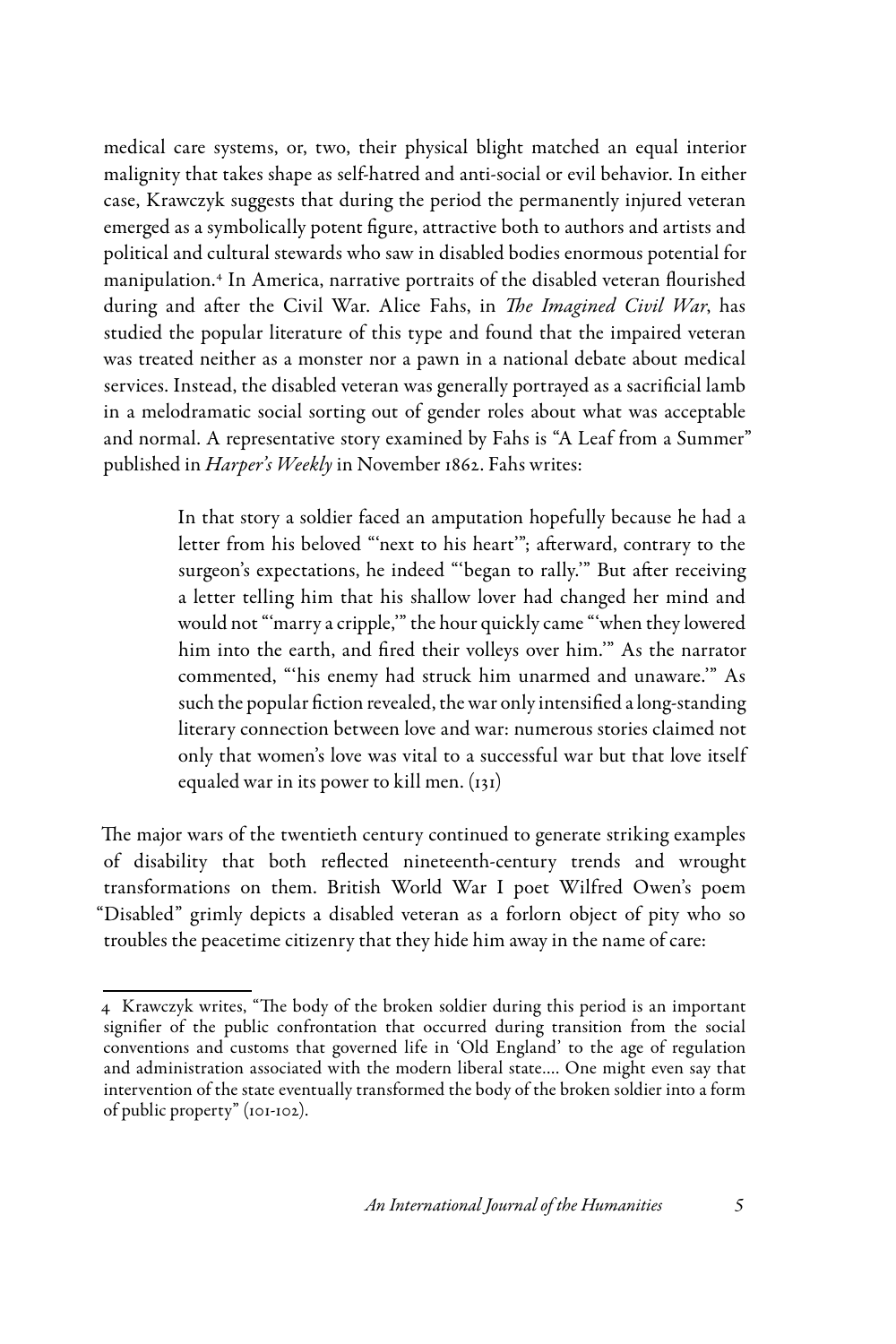He sat in a wheeled chair, waiting for dark, And shivered in his ghastly suit of gray, Legless, sewn short at elbow….

Now, he will spend a few sick years in institutes, And do what things the rules consider wise, And take whatever pity they may dole…

American author Dalton Trumbo's 1938 novel *Johnny Got His Gun* intensified Owen's grim characterization by depicting protagonist Joe Bonham as a World War I casualty who awakens in a hospital bed to realize that he lost his arms, legs, and face, while retaining full mental awareness of his condition. Post World War II, the seminal representation of disability was Walter Winchell's 1946 movie *The Best Years of Our Lives*. Regularly accorded spots high on lists of Hollywood's greatest films, *The Best Years of Our Lives* recounts the travails of Homer Parrish, who has lost both arms in the war, as he attempts to find love and purpose upon his return home. Homer is played by Harold Russell, an actor who like the character he plays lost both arms in the war, and the film does not spare flinch-inducing depictions of Russell's mechanical hook prostheses, such as a scene in which Homer taps out a tune on a piano. It ends on a grudgingly hopeful note, however, with Homer's wedding, but even then Homer's bride Wilma's love seems overshadowed by a steely determination to share her life with a badly mutilated, socially troubling husband. Curiously, after *The Best Years of Our Lives*, World War II's disabled veterans, who numbered in the hundreds of thousands, seem not to have caught the eye of the nation's authors and filmmakers, for further depictions in fiction and film are few. Post-Vietnam, however, the wheelchair-bound veteran became something of a recurring presence in Hollywood films. Featured prominently in movies such as *Coming Home* (1978), *Born on the Fourth of July* (1989), and *Forest Gump* (1994) such figures are portrayed sympathetically and even heroically.5 Their physical wounds tend to enhance, not diminish, other aspects of their personality by serving as conduits to wisdom and an increased emotional and communicative sensitivity. In *Coming Home*, for example, the disabled veteran played by Jon Voigt is an extremely desirable object of adoration of Jane Fonda's female lead and, despite his wounds, a superbly proficient sexual partner. This heroizing of the disabled veteran served

<sup>5</sup> *Born on the Fourth of July* was based on the memoir of the same name written by Vietnam veteran Ron Kovic and published in 1976. *Forest Gump* was based on a novel of the same name by Winston Groom, published in 1978. The script for *Coming Home* was crafted by a team of Hollywood screenwriters.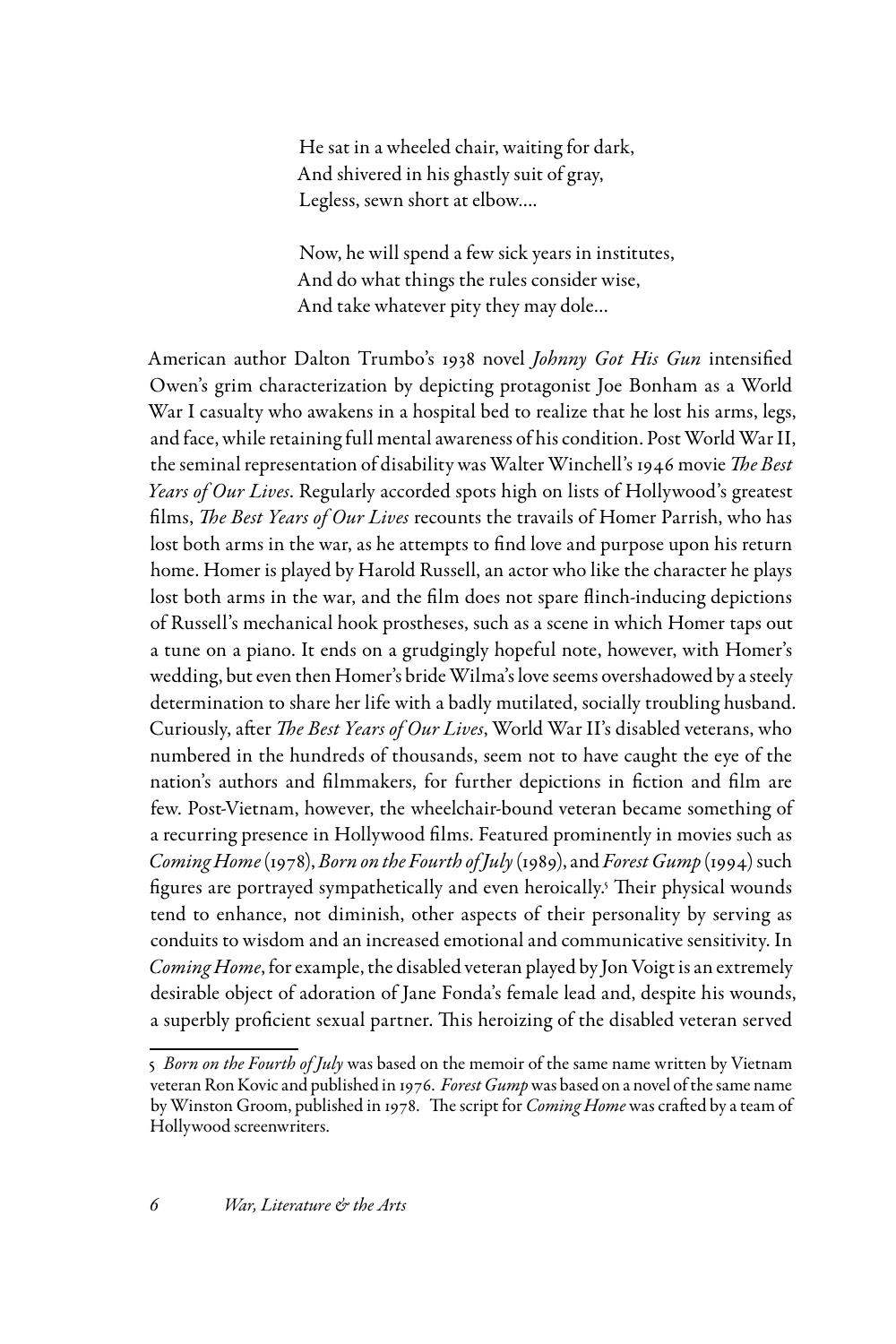the post-Vietnam film canon's political aims, which almost de facto represented the war as unjustly inflicting carnage not just on the Vietnamese, but the American draftees who fought it against their will, with further social and political afflictions reverberating politically and socially on the homefront. The political deployment of disabled veteran characters in post-Vietnam movies supplemented the characters' cultural charge, which flew in the face of prevailing beliefs about what constitutes a normative and healthy body.

We still await Hollywood portraits of disabled Iraq and Afghanistan veterans, but widely-circulated photographs of contemporary disabled veterans taken early in the war suggest that representations of disability, if not exerting pressure politically and culturally with the confidence of movies such as *Coming Home*, still trouble and generate questions. The three photographs below inspire contemplation not just of their subjects' wounds and their ability to deal with them, but of the photographer's possible intentions and the viewer's possible responses.



Gerald Herbert/AP, "Staff Sergeant Christian Bagge Jogging with President Bush" (2006)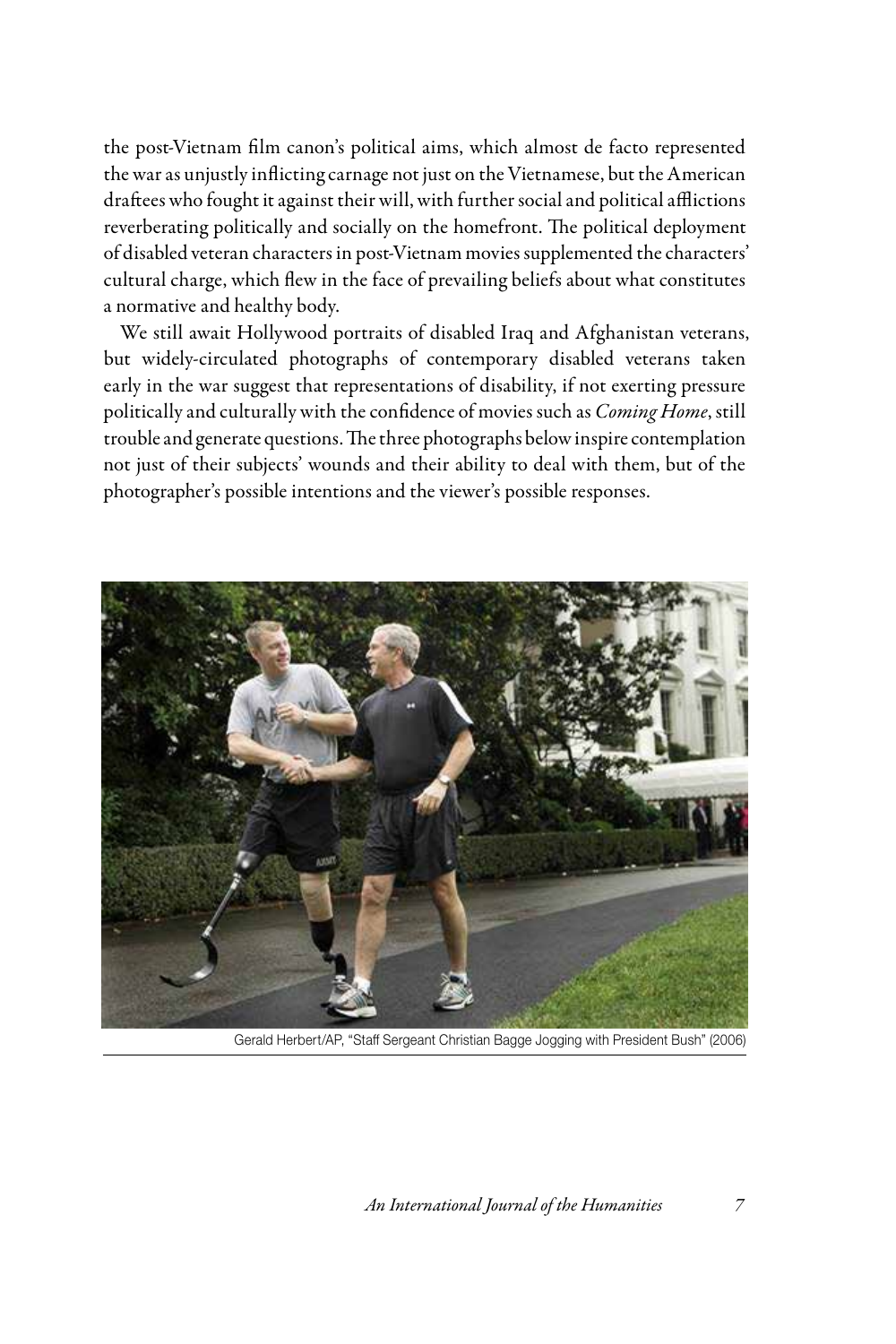

Nina Berman, "Dawn Halfaker" (2006)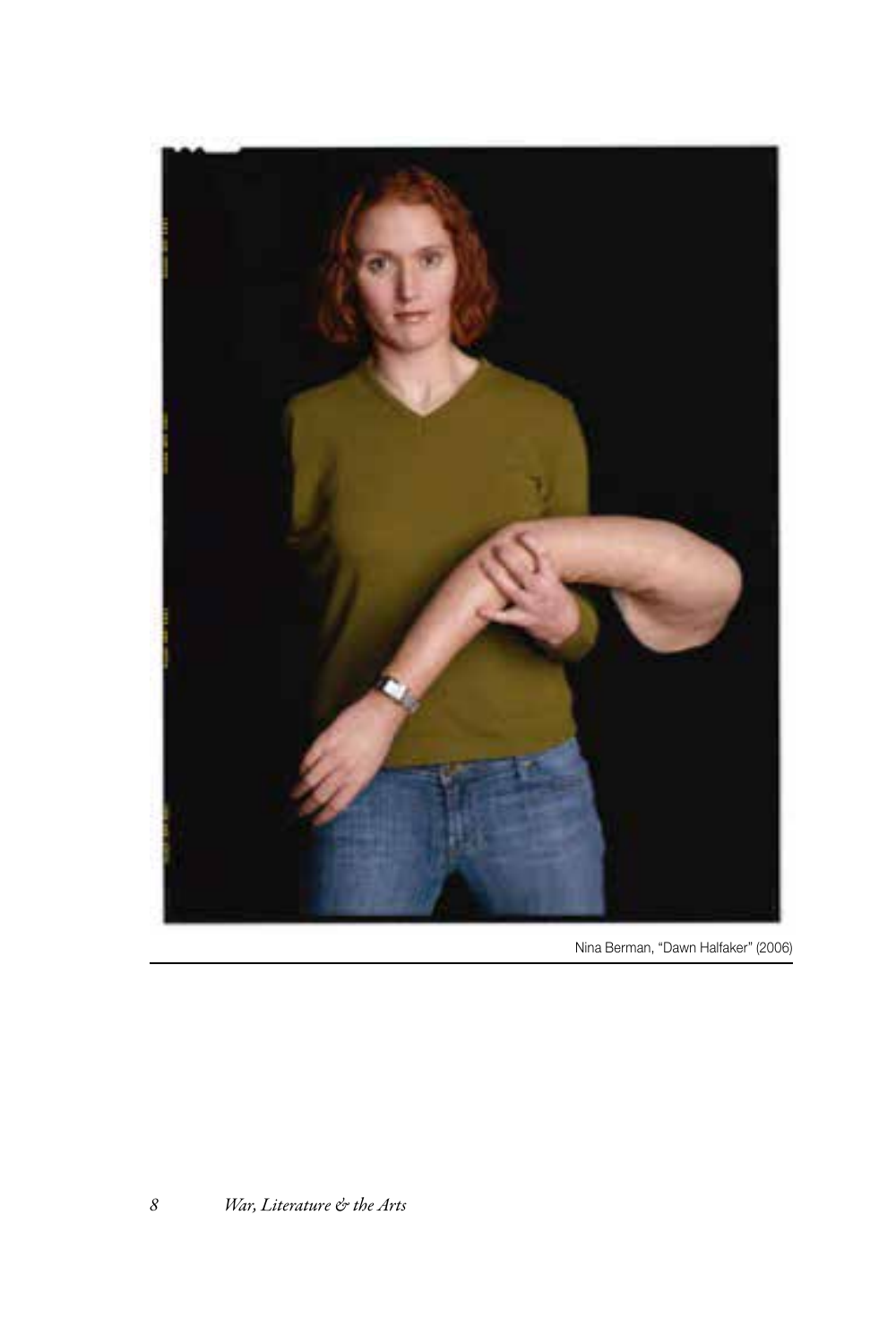

Nina Berman, "Marine Wedding" (2006)

*An International Journal of the Humanities 9*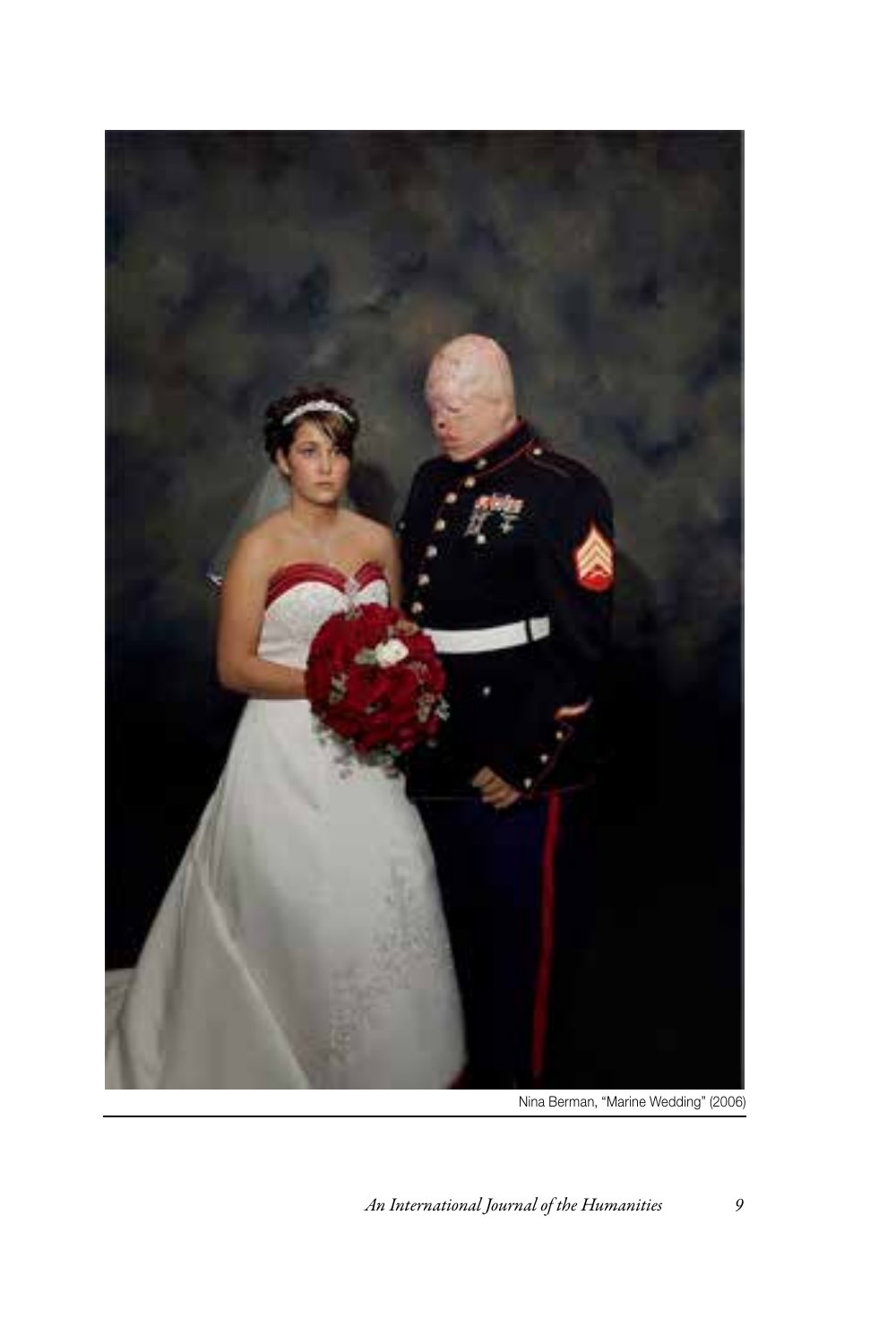These pictures and others like them have prompted intense critical debate about the ethics and aesthetics of images of war's horror, to include but not limited to portraits of grotesquely distorted bodies and faces. The punch-and-counterpunch of heavyweight thinkers such as Susan Sontag, Judith Butler, Elaine Scary, Rosemarie Garland Thompson, Jacques Rancière, and Ariella Azoulay cannot be related here in detail, but the questions they ask provide an entree into the aesthetic and moral questions at the fore of narrative representations of disabled veterans.6 How can a photograph be an artwork at the same time it makes a political statement? What is the right moral stance of the photographer in the face of a disabled subject? The viewer's? What is the backstory and context of the photograph, and to what extent are we allowed to consider them? Are the subjects being taken advantage of, or objectified? Who published them and why? Who republished them? How are such images understood by viewers in the aggregate and the particular? What is the proper response to such a photograph—anger, pity, action, contemplation, resolve, or something else?

This train of theory about visual representations of war-related disability has its counterpart in the emerging literary field of disability studies. Important works by Lennard Davis, the husband-and-wife team of David T. Mitchell and Sharon L. Snyder, and Tobin Siebers explain how disability has been used so often as an aspect of characterization in fiction that it is easy to overlook. In his survey of pretwentieth-century literature such as Shakespeare's *Richard III*, Herman Melville's *Moby-Dick*, and Robert Louis Stevenson's *Treasure Island*, Davis suggests the literary record equates physical disability with inner anger and anti-social behavior, and asserts that authors rarely show either the ability or inclination to critique or surpass long-standing modes and methods of characterization. Davis is skeptical of fiction's ability to portray disability in ways that don't reinforce nefarious norms:

> The novel form, that proliferator of ideology, is intricately connected with concepts of the norm. From the typicality of the central character, to the

<sup>6</sup> Significant entries in what has been termed the "New Aesthetic" debate include Susan Sontag's *On Photography* (1977/2001) and *Regarding the Pain of Others* (2004), Elaine Scary's *On Beauty and Being Just* (2001), Rosemarie Garland-Thomas's *Staring: How We Look* (2009), Judith Butler's *Frames of War: When is Life Grievable?* (2009), Jacques Rancière's *The Emancipated Spectator* (2009), Maggie Nelson's *The Art of Cruelty: A Reckoning* (2012), Dora Apel's *War Culture and the Contest of Images* (2012) and Ariella Azoulay's *Death's Showcase: The Power of Image in Contemporary Democracy* (2003), *The Civil Contract of Photography* (2012), and C*ivil Imagination: A Political Ontology of Photography* (2012).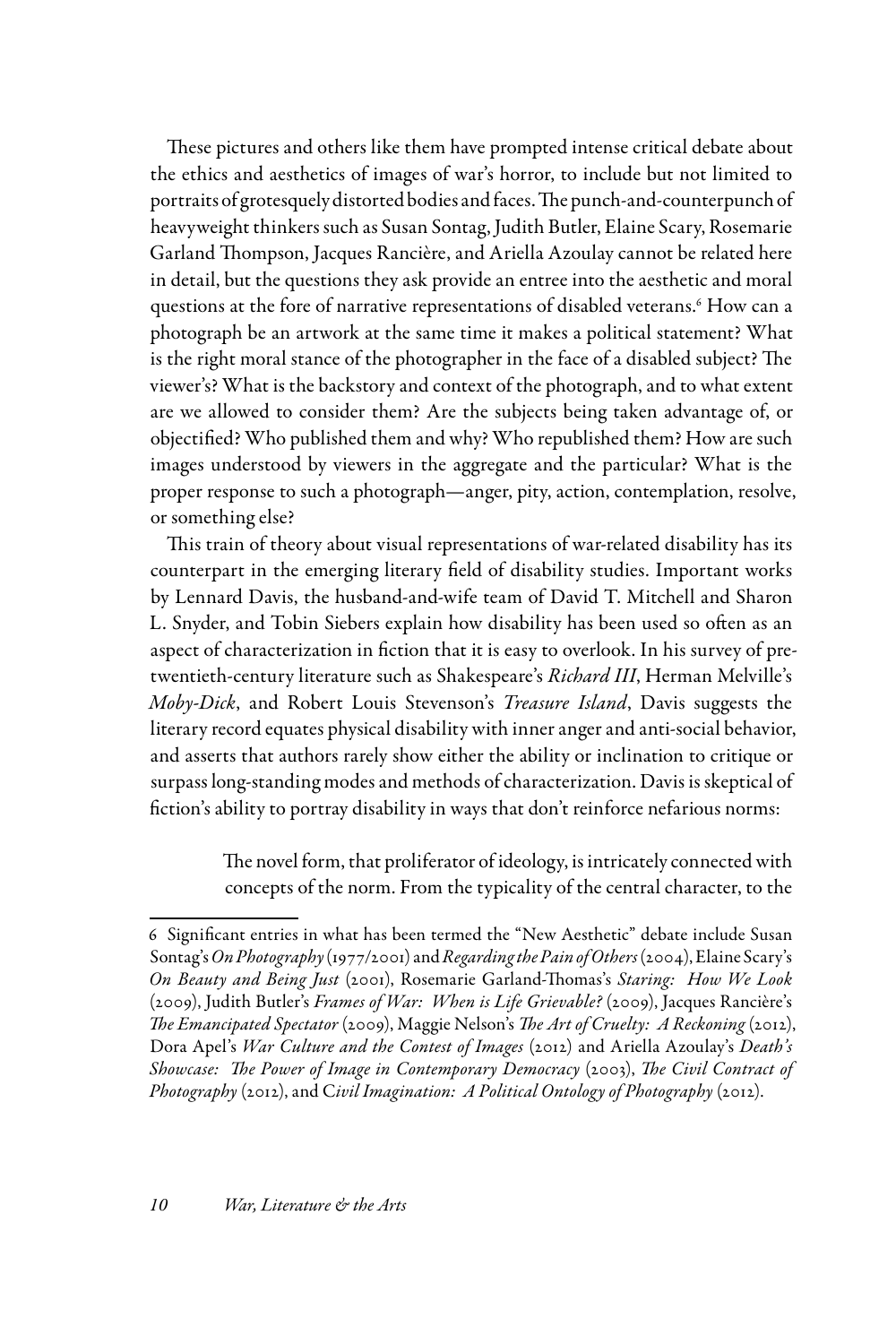normalizing coda of endings, the nineteenth- and twentieth-century novel promulgates and disburses notions of normalcy and by extension makes of physical differences ideological differences. Characters with disabilities are always marked with ideological meaning, as are moments of disease or accident that transform such characters. One of the tasks for a developing consciousness of disability issues is the attempt, then, to reverse the hegemony of the normal and to institute alternative ways of thinking about the abnormal.  $(r7)$ 

Other critics, however, have made a virtue out of what Davis terms vices. Mitchell and Snyder suggest that disability appears so often in the literature of England and America because it dramatizes a powerful conflict within the Anglo-American psyche about what is normal and how difference is understood and contained psychologically and socially. They claim that disabled protagonists exemplary represent a basic novelistic structuring device that has a beleaguered hero in contest with an oppressive world. Siebers suggests a way that disability offers an escape from the iron cage of ideology Davis describes: "Some bodies are excluded by dominant social ideologies—which means that these bodies display the working workings of ideology and expose it to critique and the demand for political change" (33). Siebers points to twentieth-century texts such as *Catcher in the Rye* and *To Kill a Mockingbird* in which protagonists such as Holden Caufield and Scout Finch's attitudes toward physically disabled minor characters serves as a critical marker of their humanity and moral rightness.

We might now apply these insights to the stories featuring wounded Iraq and Afghanistan veterans. The plot of Siobhan Fallon's "The Last Stand" replicates Alice Fah's Civil War example by portraying a badly-wounded veteran, Kit, in the process of being dumped by his young wife Helena. Kit, his leg horribly mangled in Iraq and now encased in an elaborate splint and destined for amputation, proves just too much to deal with for Helena. "'I wish I was a better wife,'" Fallon has Helena state. "She stopped and looked at his foot, her eyes translucent with tears. 'I just want to go home and start all over again.' Then, so quietly he almost didn't hear her, 'Alone'" (145). No one would accuse Fallon of the literary naiveté and social callousness of the unnamed Civil War author—Helena is so touchingly described that one's heart breaks almost as much for her as for Kit—but "The Last Stand" shows the persistence of a dominant trend in the representation of disability that portrays it as disqualifying one from being an adequate spouse or romantic partner. Kit's wound is physical, but also more than physical; the changes it wreaks permeate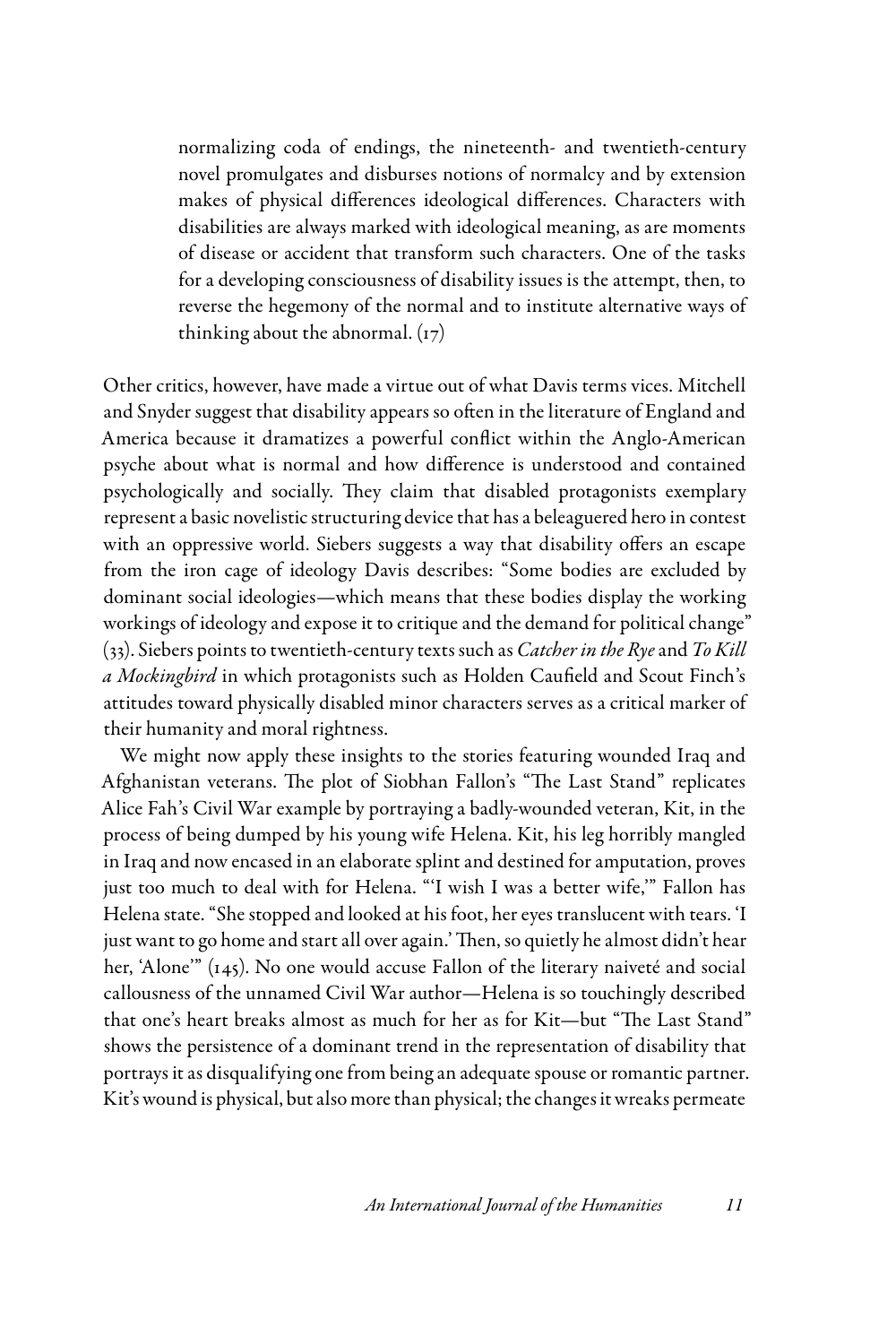every facet of his post-war life, especially so by placing unbearable demands on those most close to him to render love, support, patience, and care.

Katey Schultz's *Flashes of War* features several stories that portray both veterans and Iraqis and Afghans with amputated limbs. Two tales, "Amputee" and "Permanent Wave," function as a diptych portraying the perspectives of female and male American veterans, respectively, who have lost arms in Iraq. In "Amputee," the first-person narrator is Becca, who "left one elbow joint, 28 bones, twice as many muscles and tendons, one wrist, and my entire left hand in the middle of a filleted Humvee on the outskirts of Karbala, Iraq"  $(41)$ . Daniel, the protagonist of "Permanent Wave" has lost his right arm. In both stories, Schultz's protagonists fight through anger, hate, and doubt to find solace and hope. Becca reports that if she miraculously regained her arm, she would seek revenge on those who hurt her:

> I just want to hurt somebody back, even though it isn't right. I know exactly what I would do, transported back to Karbala with my body whole again, a bearded Iraqi man cowering at my feet. He'd plead for his life, and I'd raise my left arm, curling my palm around his throat until he withered into ten thousand grains of sand. Can't you see it? The way this war has made us both a mess? (43)

"Amputee" recovers a bit from its rage-filled middle to end with a scene in which Becca hugs her daughter and draws comfort from "all that sweetness pressing into me through her perfect, little palm" (44). In "Permanent Wave," Daniel, missing his right arm, is feted at a Seattle Mariners game. As in *Billy Lynn's Long Halftime Walk*, the packed sports stadium becomes the venue in which the vexed act of showing gratitude for military service is staged on a national scale, and Schultz like Ben Fountain suggests that American mania for the faux-combat of big-time sports represents deep cultural anxieties about masculinity and patriotism. As "The Star Spangled Banner" plays before the Mariners' game, Daniel is rendered selfconscious by having to cover his heart with his left hand in full view of the packed stadium, and his embarrassment deepens when he realizes he is being coddled by the Mariner player who soft-tosses a baseball in his direction: "A sympathetic toss—nothing manly or pro-league about it—as though Daniel were a toddler and lacked the steadiness it took to complete the simple catch" (45-46). At story's end, the Mariner fans execute a wave—the sequential throwing of their hands in the air—in tribute to Daniel's service and sacrifice. The tribute is heartfelt, in its way, but undercut with tones of irony and desperation. "Forty-seven thousand fans in a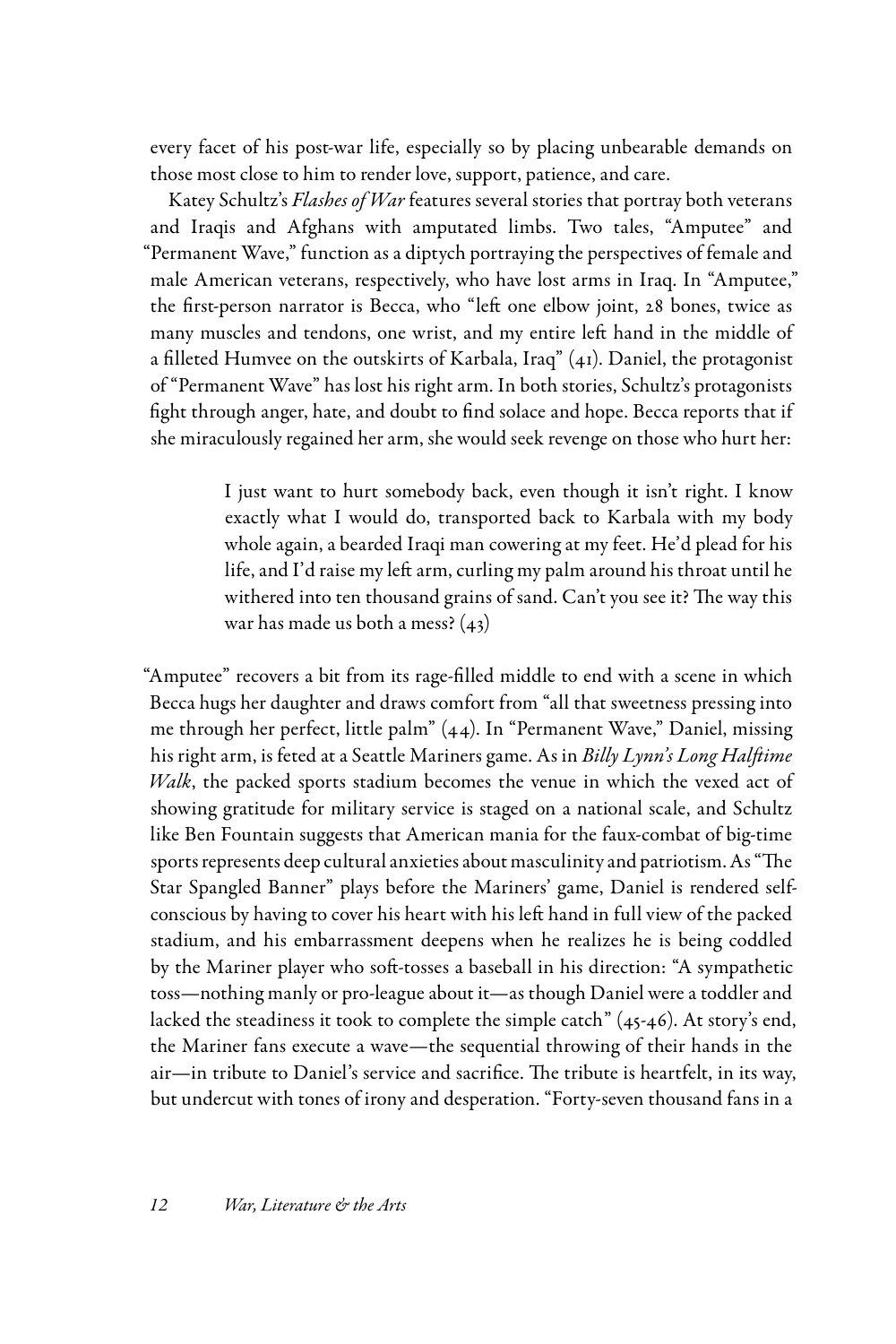permanent wave," Shultz's narrator writes, "all of them shaking, cheering, waving their arms so frantically it's like they'd give them up just to make Daniel feel whole again" (46).

The despair illustrated in Fallon's and Schultz's stories is intensified and made comic-grotesque in Brian Van Reet's "Big Two-Hearted Hunting Creek." Van Reet, unlike Fallon and Schultz (neither of whom served), deployed to Iraq in 2004 before leaving the Army to write. His veteran status perhaps gave him the confidence and credibility to treat his disabled protagonists more darkly and harshly than Fallon and Schultz, though even among veteran writers he seems exceptional in his willingness to portray combat disability. In almost every story in the *Fire and Forget* anthology in which "Big Two-Hearted Hunting Creek" appears are emotionally numbed and psychologically damaged by their deployments, but only Van Reet's story features physically disabled characters. The story recounts its narrator Rooster's and his best friend Sleed's participation in an Army-sponsored fishing trip for long-term Walter Reed patients:

> A few weeks ago, Sleed and I loaded onto a sleek tour bus. We filed behind a gaggle of other 'wounded warriors' –the term the Army used to refer to us in official memoranda. I guess it's what we were, but the phrase was too cute to do our ugliness justice. (173)

The tale's title and subject obviously tip their hat to "Big Two-Hearted River" and other stories published in Ernest Hemingway's great collection of return-from-war stories *In Our Time* (1925). Though Hemingway does not portray physical disability, in "Big Two-Hearted Hunting Creek," Rooster's face has been horribly scarred and a hand mangled by a bomb in Iraq. Now, seething with anger and regret, he contemplates a life "transformed in a flash I could not remember"  $(r<sub>74</sub>)$ . As the bus rolls through Frederick, Maryland, enroute to Hunting Creek, Rooster reflects on the mindset of the citizens of the town in which he grew up:

> Located on the cusp of a pass through the Appalachians, the town had changed several times during the Civil War. Each time, the citizenry had filled the streets to cheer whichever conquering army happened to be marching through. The fact had always struck me as telling. Even during our most brutal, existential war, most Americans didn't care enough to stick their necks out for the cause.  $(176)$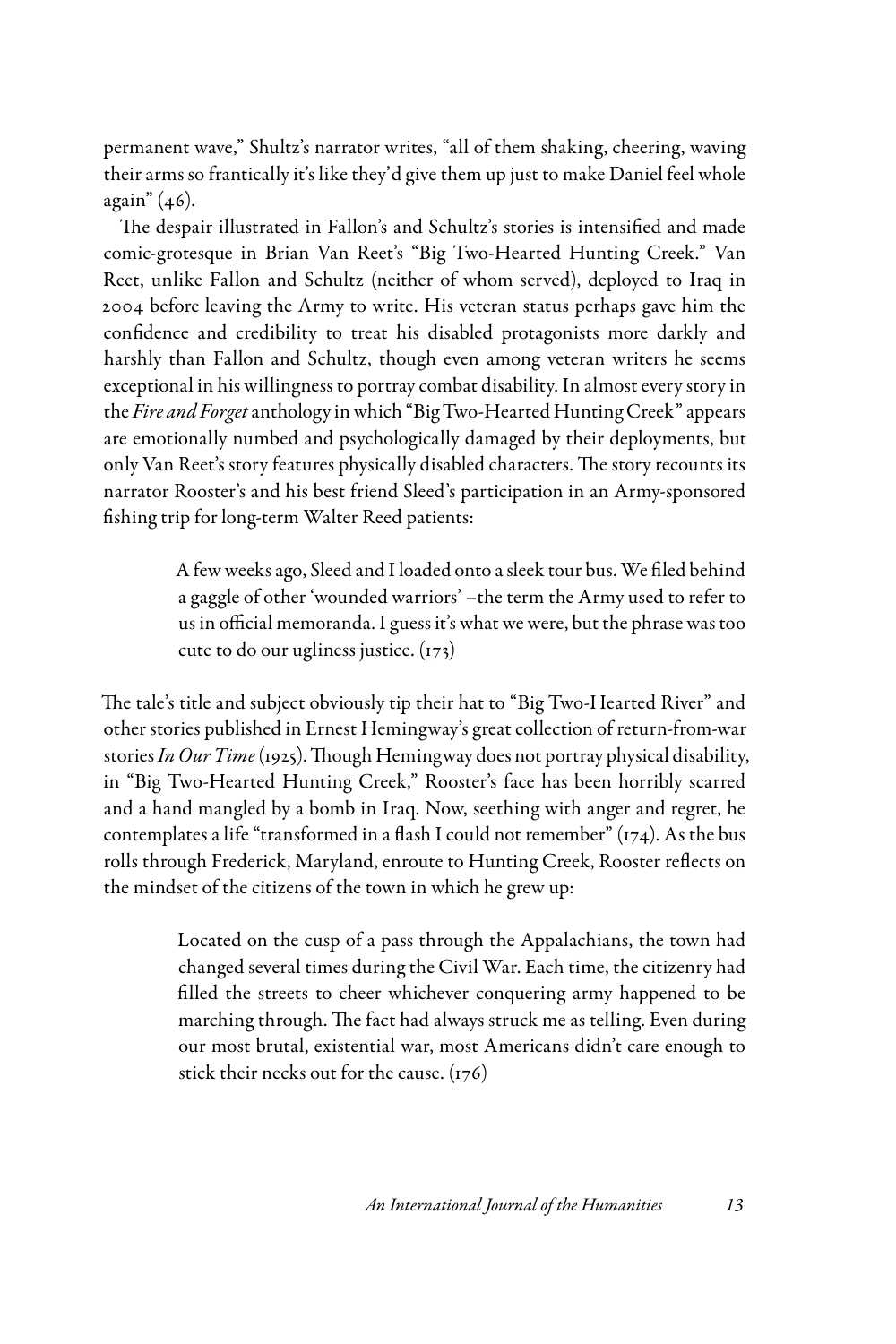This unflattering historical vignette is echoed by the incomprehension of two current residents of Frederick, Rooster's parents. They visit him frequently at Walter Reed, but their efforts at solace irritate Rooster and he finally tells them to stop coming. "I felt awful for them," he says, "but that didn't change the fact that I felt better apart…. How could they have known their values would have lead me to this?" (178). Rooster lashes out against his parents and is prone to fits of rage-induced impulsive behavior, such as biting the head off a rainbow trout he cannot properly fillet. And Rooster's the healthy one compared to his friend Sleed, who had one leg and his genitals blown off in the same blast that injured Rooster. A charismatic and energetic soldier when whole, Sleed is now "Jake Barnes and Ahab rolled into one" (188) (references to the wounded protagonists of Ernest Hemingway's *The Sun Also Rises* and Herman Melville's *Moby-Dick*, respectively), his self-hatred and grouse against the world amplified by the fact that his wife has left him and is now, according to a detective Sleed has hired, passing the day having public sex with her new boyfriend: "'Restrooms, parked cars—my man said he got footage of them in the car outside my baby's daycare'" (185).

Spoiling for vengeance, Sleed stalks two teenage girls playing hooky from school. He's thwarted by Rooster, and the tale ends with the two erstwhile friends wrestling each other to the ground; the trip has been a waste and their futures even bleaker than they supposed. At the tale's conclusion, Rooster walks away from Sleed, back to the trailhead and "whatever waited" (190). Sleed calls out after him, "Hey Rooster. It's funny. I can feel my heart beat through the leaves" (190), but Rooster is unmoved by this flicker of emotion—maybe Sleed has been changed but Rooster isn't having it. "It didn't sound like something he would say," Rooster reports (190). He leaves Sleed "lying against the hardwood" of a tree and brings the story to a close: "Hailstones began to fall. They hit Big Hunting Creek like bullets ricocheting off depleted uranium armor" (190). The harsh sounds and figures of speech do not bode well for Rooster and Sleed. The grim and fatalistic conclusion suggests that "whatever waited" will just have to be lived through, as best anybody can, which will probably not be nearly enough. Fully imagined and instantly memorable, Rooster and Sleed owe more to Flannery O'Connor's grotesque purveyors of evil in stories such as "A Good Man is Hard to Find" and "Good Country People" than Hemingway's stoic Jake Barnes. One hopes that Van Reet really is trying to work the same comic grotesque vein for which O'Connor is lauded, because if his rendering of the despair and self-loathing of disabled veterans is true and representative then our national predicament in regard to them is dire almost beyond repair. When something as innocuous and well-intended as a fishing trip organized on behalf of injured soldiers goes horribly awry, the prospects for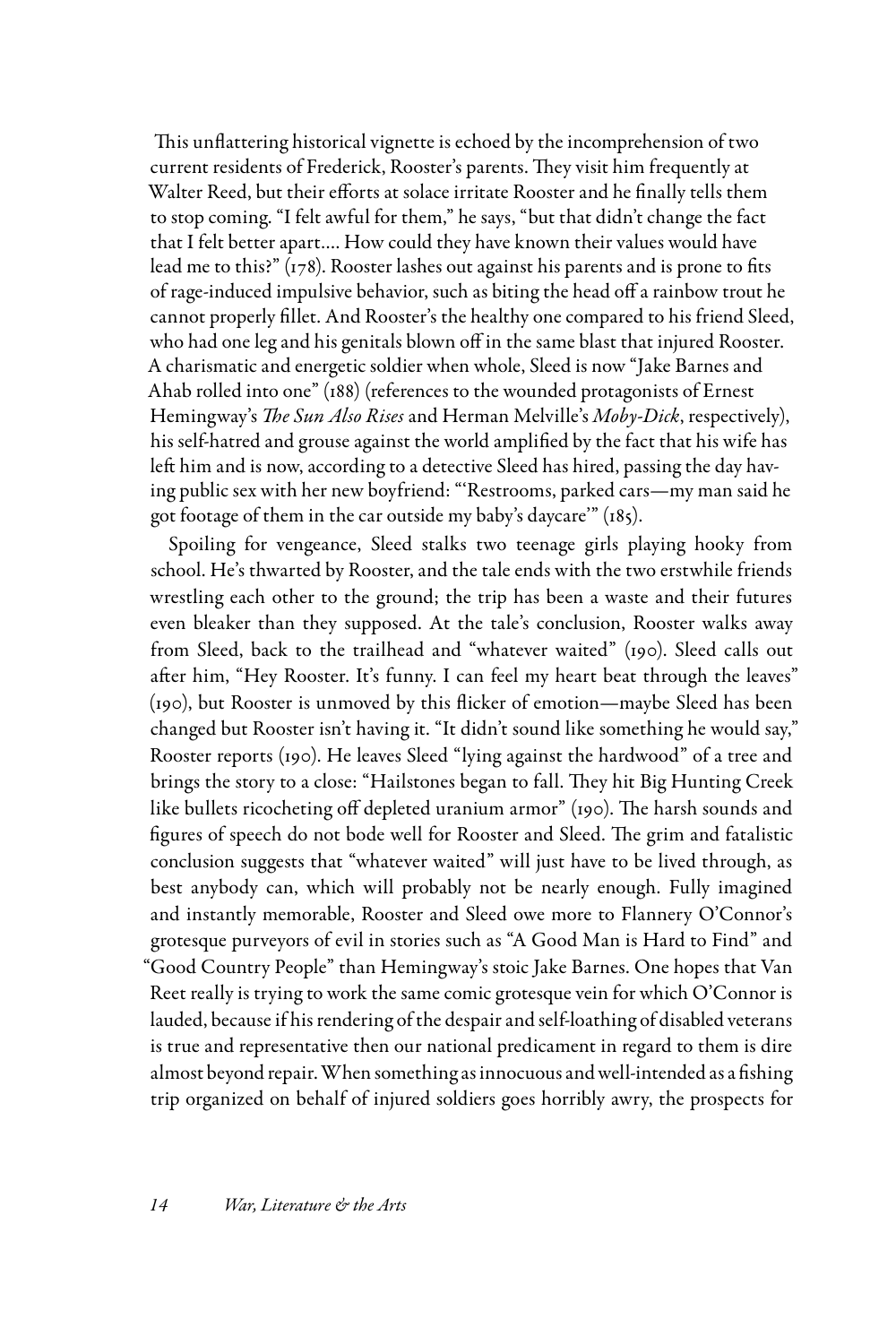a more comprehensive and helpful suite of rehabilitation procedures equal to the needs of the war's victims seems remote.

A literary shock treatment equal to the characters' wounds themselves, "Big Two-Hearted Hunting Creek" inspires its readers not to simplistic sentiments, but to feel troubled by their aesthetic, vicarious, and voyeuristic appreciation of the story. The disability portrayed in "Big Two-Hearted Hunting Creek" articulates our most pressing apprehensions about war and refuses to recouch them sentimentally. Connecting sympathy for Rooster and Sleed to the horror and dubious politics of the Iraq war and then coupling political outrage with commitment to veterans rehabilitation programs is actually too obvious and too easy a response to "Big Two-Hearted Hunting Creek," Van Reet seems to be suggesting. Fighting off too readily available emotional responses, his tale risks sensationalism and callousness to avoid the cuteness the narrator Rooster notes in the phrase "wounded warrior," a phrase too glib and precious by half. Substituting catchiness for seriousness, the euphemism tries to put a linguistic band-aid on gaping physical and emotional wounds, and only succeeds in patronizing disabled vets while infantilizing the phrase's users.

But perhaps "Big Two-Hearted Hunting Creek," even as it compels admiration for the audacity of its vision and skill of its execution, forecloses on other dramatic possibilities for illustrating how disabled veterans might cope with their wounds. J.K. Rowling's detective novel *The Cuckoo's Calling*, the only novel-length treatment of an Iraq or Afghanistan disabled veteran to appear so far, works against the trend of the short fiction I have discussed above by offering a more measured, more subtle, and more hopeful appreciation of how life might be lived in the wake of a catastrophic combat injury. Rowling's protagonist is Cormoran Strike, a London private detective who hobbles on a prosthetic leg the result of an IED blast in Afghanistan while serving in the British army. Strike's wound and the war in Afghanistan more generally serve as muted but persistent motifs in a novel that might proceed satisfactorily without them, so one wonders at Rowling's interest in combat disability. Could his amputated leg and military experience merely be quirks Rowling seized upon to make her detective hero more memorable? Indeed, Strike is also the estranged son of a legendary British rock star, an additional somewhat gratuitous claim to fame, but one that actually offers Strike more cache than his wound and service with the rock-and-rollers, models, fashion designers, movie-makers, debauched aristocrats, and celebrity hanger-onners who populate *The Cuckoo's Calling*. But we might also remember from the *Harry Potter* series the character of Alastor "Mad-Eye" Moody, who sports a prosthetic leg and a magical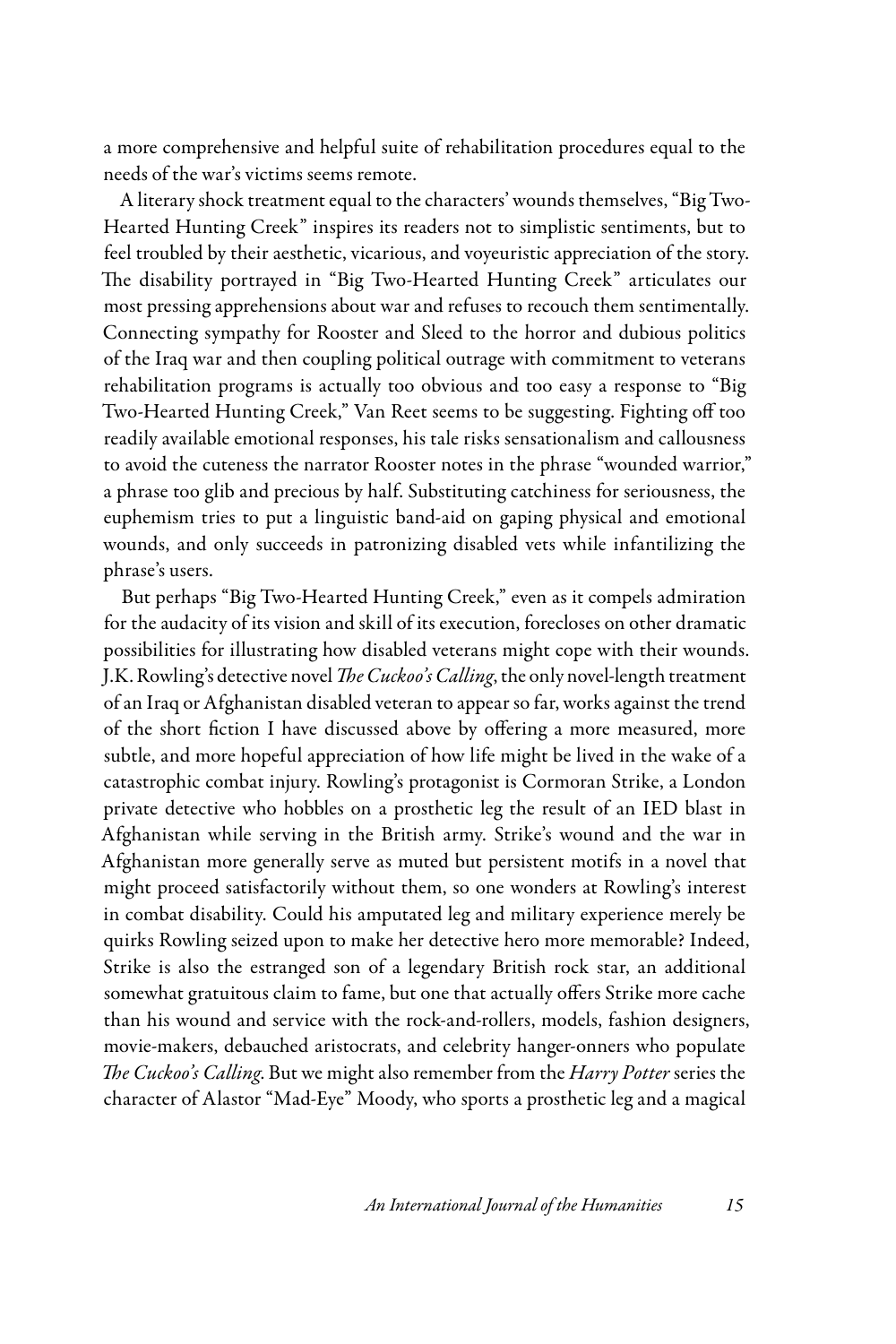glass eye the result of fighting the Dark Arts. We can also note that Rowling has lent significant vocal and financial support of The Soldier's Charity, a longstanding British institution dedicated to helping veterans.7 More specifically, we can speculate that Rowling wants to make a statement about how the war is experienced among a population that is consumed by celebrity fascination and relentless self-aggrandizement, and what that might mean for soldiers whose sacrifices in an unpopular, disregarded war. An epigraph from Boethius's *De Consolatione Philosophiae* chosen by Rowling, "For in every ill-turn of fortune the most unhappy sort of unfortunate man is the one who has been happy" (10) reinforces the idea that *The Cuckoo's Calling*, besides being a detective novel, is an exploration of catastrophic combat disability.

Hired by family members to solve the murder of a glamorous fashion model named Lula Landry (nicknamed "Cuckoo"), Strike in many ways resembles typical literary private detectives who live in shabby nobility on the margins of a corrupt society it is their lot to restore one case at a time to truth and justice. Poor, homeless after a row with his long-time girlfriend, overweight, and nursing minor addictions to alcohol and nicotine, Strike suffers his lost leg as one more irritant that plagues his day-to-day life without impinging greatly on the essential solidity of his character. The novel calls attention to Strike's amputation only in moments that reveal Rowling's empathy and eye for detail:

> Jamming the lit cigarette between his teeth, he pulled up his trouser leg and unlaced the strap holding the prosthesis to his thigh. Then he unrolled the gel liner from the stump of his leg and examined the end of his amputated tibia.

> He was supposed to examine the skin surface for irritation every day. Now he saw the scar tissue was inflamed and over-warm. There had been various creams and powders … dedicated to the care of this patch of skin, subject as it was these days to forces for which it had not been designated. Perhaps [his ex-lover] had thrown the corn powder and Oilatum into one of the still unpacked boxes? But he could not muster the energy to go and find out, nor did he want to refit the prosthesis just yet; and so he sat smoking on the sofa with the lower trouser leg hanging empty towards the floor, lost in thought. (213)

<sup>7</sup> See "Statement Issued on Behalf of J.K. Rowling" on the *ABF: The Soldiers' Charity*-Corporate Partners webpage.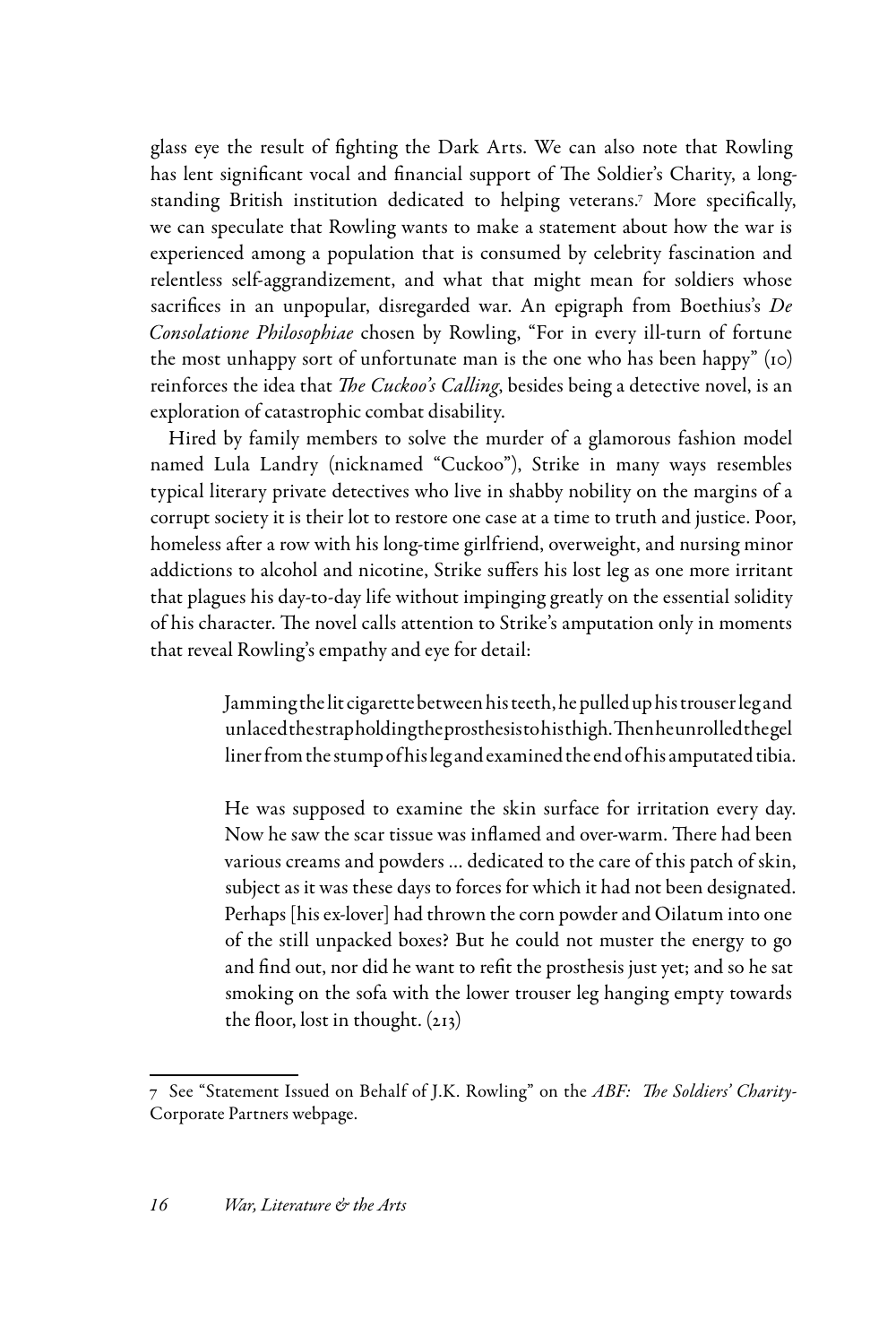Strike's stoic endurance of the lingering pain and restrictions on movement that afflict him is rooted not just in his character, but his military training; Rowling writes that he manifests "the familiar soldierly state of doing what needed to be done, without question or complaint" (49). Elsewhere, Rowling states, "For all the inconveniences and hardships of military life, for all that he had emerged from the army minus half his leg, he did not regret a day of the time he had spent serving" (114). And yet, Strike even while in was ambivalent about his identity as a soldier; as an investigator of combat "Killed in Action" deaths, he had been anything but a typical "squaddie," and his decision to depart the army even though he might have remained with his amputated leg bespeaks a conflict of identity. Asked by a minor character why he left the army, Strike replies:

"Got my leg blown off," said Strike, with an honesty that was not habitual.

It was only part of the truth, but the easiest part to communicate to a stranger. He could have stayed; they had been keen to keep him; but the loss of his calf and foot had merely precipitated a decision he had felt stealing towards him in the past couple of years. He knew that his personal tipping point was drawing nearer; that moment by which, unless he left, he would find it too onerous to go, to readjust to civilian life. The army shaped you, almost imperceptibly, with the years; wore you into a surface conformity that made it easier to be swept along by the tidal force of military life. Strike had never become entirely submerged, and had chosen to go before that happened. Even so, he remembered [the army] with a fondness that was unaffected by the loss of half a limb. (87)

For Strike, the army was a phase of life and an aspect of his character, but not wholly consuming. War left enough of a mark on him in ways that now leaves him at odds, sometimes precariously but never devastatingly so, with the civilian world he has rejoined.

Strike's lost limb does disqualify him from being much of a man of action, though, in a climatic final scene he uses his prosthesis to bludgeon a prime suspect, but it has not diminished and arguably has improved other qualities. The character in *The Cuckoo's Calling* who understands Strike best is Robin Ellacott, a young temporary secretary who discovers an aptitude for detective work as she helps Strike solve Lula Landry's murder. It's hard not to see Robin as a stand-in for Rowling; not only are their names similar, and as Rowling was drawn to try her hand at a detective novel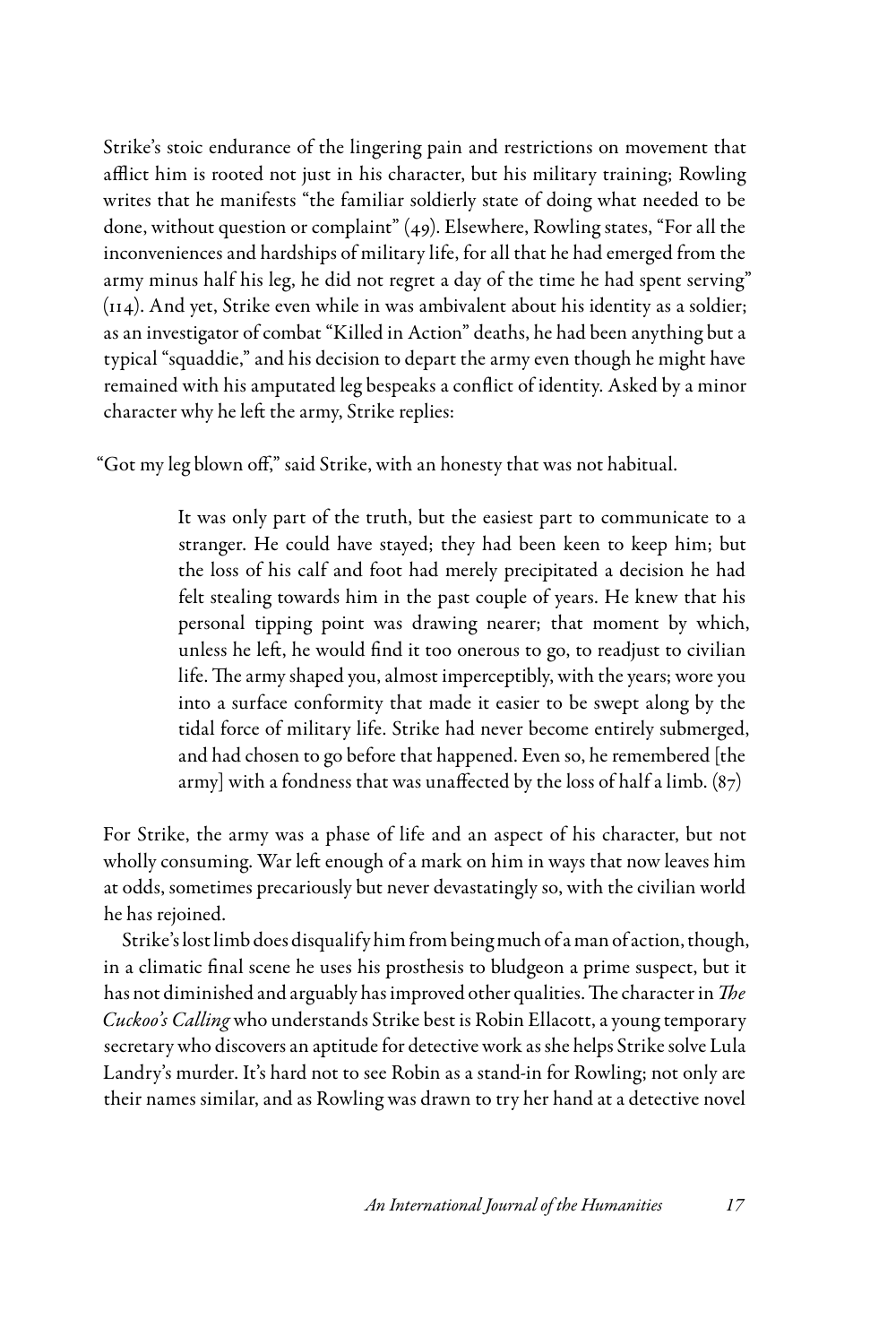under a pseudonym, Robin thrills at the chance to work, if but temporarily, in a profession that we learn has always interested her (one also notes the repetition of "R" and "o" in Rowling's penname "Robert" Galbraith). Robin is immensely fond of Strike and sees in him virtues that others miss. Watching Strike arrange his belongings in the office that has now become his home, she compares the detective to her fiancé Matthew:

> She knew him to be a proud and self-sufficient man; these were the things she liked and admired about him, even if the way these qualities expressed themselves—the camp bed, the boxed possessions on the landing, the empty Pot Noodle tubs in the bin—aroused the derision of such as Matthew, who assumed that anyone living in uncomfortable circumstances must have been profligate or feckless. (243)

To these qualities of pride and self-sufficiency, we might add intelligence and a passion for discovering truth and protecting those unfairly maligned. Most detective fiction heroes possess these qualities, of course, but the important point is that in *The Cuckoo's Calling* we see Rowling deliberately and persistently associating them with a disabled veteran. We can speculate that she believes that war is an abomination that kills and maims, but also an endeavor that distinguishes those who serve, and that it might improve its participants as easily as it might destroy or debilitate them. "Nothing is an unmixed blessing" (445) Rowling quotes Horace in another chapter epigraph, and neither is Strike's lost leg an unmixed catastrophe. The wound is unfortunate, but it does not turn Strike into an Ahab seeking monomaniacal vengeance on a cruel world. Other things, such as murder, coverups, and a botched investigation, are far worse. Disability, Rowling suggests, is not, ultimately, the biggest deal of all: life still retains possibility after disability and Strike's stoic resolve not to let his wound define him serves as a salutary example in a world consumed by rampant individualism, self-absorption, self-aggrandizement, and self-pity.

The literary depiction of combat disability in Fallon's, Schultz's, Van Reet's, and Rowling's fiction thus presents an array of dramatic characterizations that range from seething self-contempt to stoic resolve, while responses to disability vary from horror to solace to respect to uncaring indifference. As we connect our thoughts about literature to our everyday actions and beliefs, we might be wary of unproductive attitudes, while drawing inspiration from portraits of strength and resourcefulness. Even more so, we acknowledge David Mitchell and Sharon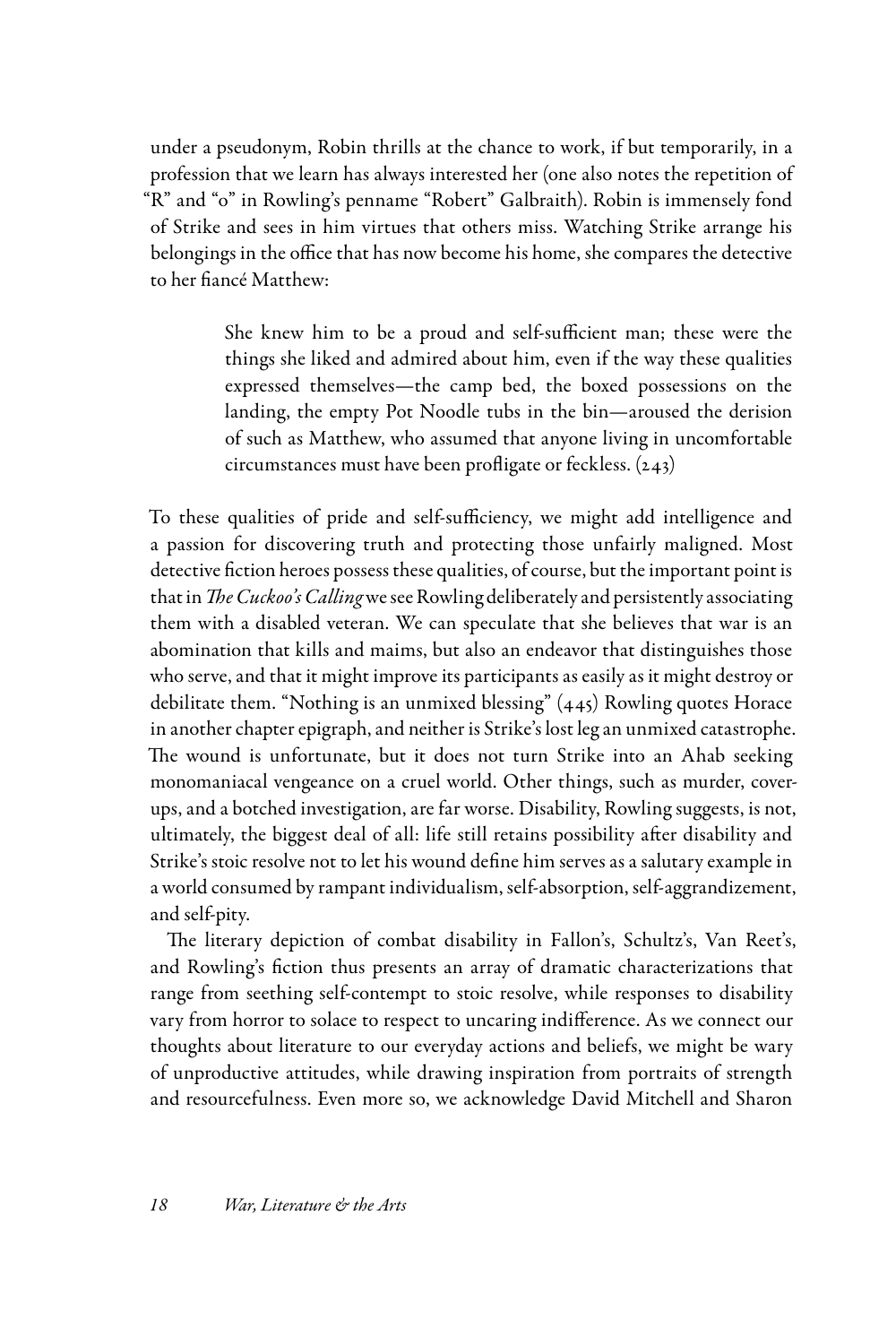Snyder's assertion that literary explorations of disability "dismantle our alienating mythologies by risking entry into this seemingly unimaginable or uninhabitable universe" (175). "There is an honesty to the literary portrayals," continue Mitchell and Snyder, "in that they do not profess to 'solve' disability as a problem, but rather they seek to manifest the depths of doubt which reside in the recesses of the cultural imaginary…." (178). We await more fictional treatments of combat-related disability that offer new perspectives of both problems and possibilities.

# Works Cited

#### Fiction, Poetry, and Drama

Anonymous. "A Leaf from a Summer" in *Harpers Weekly*, November 8, 1862, quoted in Alice Fahs, *The Imagined Civil Wars: Popular Literature of the North and South, 1861-1865*, Chapel Hill: UNC P, 2001.

Fahs, Alice, *The Imagined Civil War*s: *Popular Literature of the North and South, 1861-1865,* Chapel Hill: UNC P, 2001.

- Fallon, Siobhan. "The Last Stand" in *You Know When the Men Are Gone*. 2011. New York: New American Library, 2012. 131-158.
- Fountain, Ben. *Billy Lynn's Long Halftime Walk*. New York: Ecco-HarperCollins, 2012.

Klay, Phil. *Redeployment*. New York: Penguin, 2014.

- Rowling, J.K. (aka Robert Galbraith). *The Cuckoo's Calling*. New York: Mulholland-Little, Brown, 2013.
- Owen, Wilfred. "Disabled." *Wilfred Owen: Selected Poems and Letters*. Oxford UK: Oxford UP, 2009. 41-42.
- Proulx, Annie. "Tits-Up in a Ditch." *Fine Just The Way It Is: Wyoming Stories 3.* New York. Schribner, 2008.
- Powers, Kevin. *The Yellow Birds*. New York: Little, Brown, 2012.
- Robinson, Roxana. *Sparta*. New York: Sarah Crichton, 2013.
- Schultz, Katey. "Amputee" and "Permanent Wave" in *Flashes of War*. Baltimore: Apprentice House-Loyola, 2013. 41-44 and 45-46.
- Shakespeare, William. *Henry V* 4:3 47-50. 1600. *The Norton Shakespeare*, Stephen Greenblatt, ed. New York: Norton, 2008.

Trumbo, Dalton. *Johnny Got His Gun*. 1938. New York: Bantam, 1984.

- Van Reet, Brian. "Big Two-Hearted Hunting Creek" in *Fire and Forget: Short Stories from the Long War*. Roy Scranton and Matt Gallagher, eds. New York: Da Capo, 2013. 173-190.
- Mentioned in passing: Sophocles, *Philoctetes* and *Ajax;* William Shakespeare, *Richard III*, *Othello*, *Coriolanus*, and *Macbeth*; Stephen Crane, *The Red Badge of Courage*; Herman Melville, *Moby-Dick*; Robert Louis Stevenson, *Treasure Island*; Harper Lee, *To Kill a Mockingbird*; J.D. Salinger, *Catcher in the Rye*; Ernest Hemingway, *In Our Time*; Flannery O'Connor, "A Good Man is Hard to Find" and "Good Country People"; Boethius, *De Consolitione Philosophiae*; Horace, *Odes*.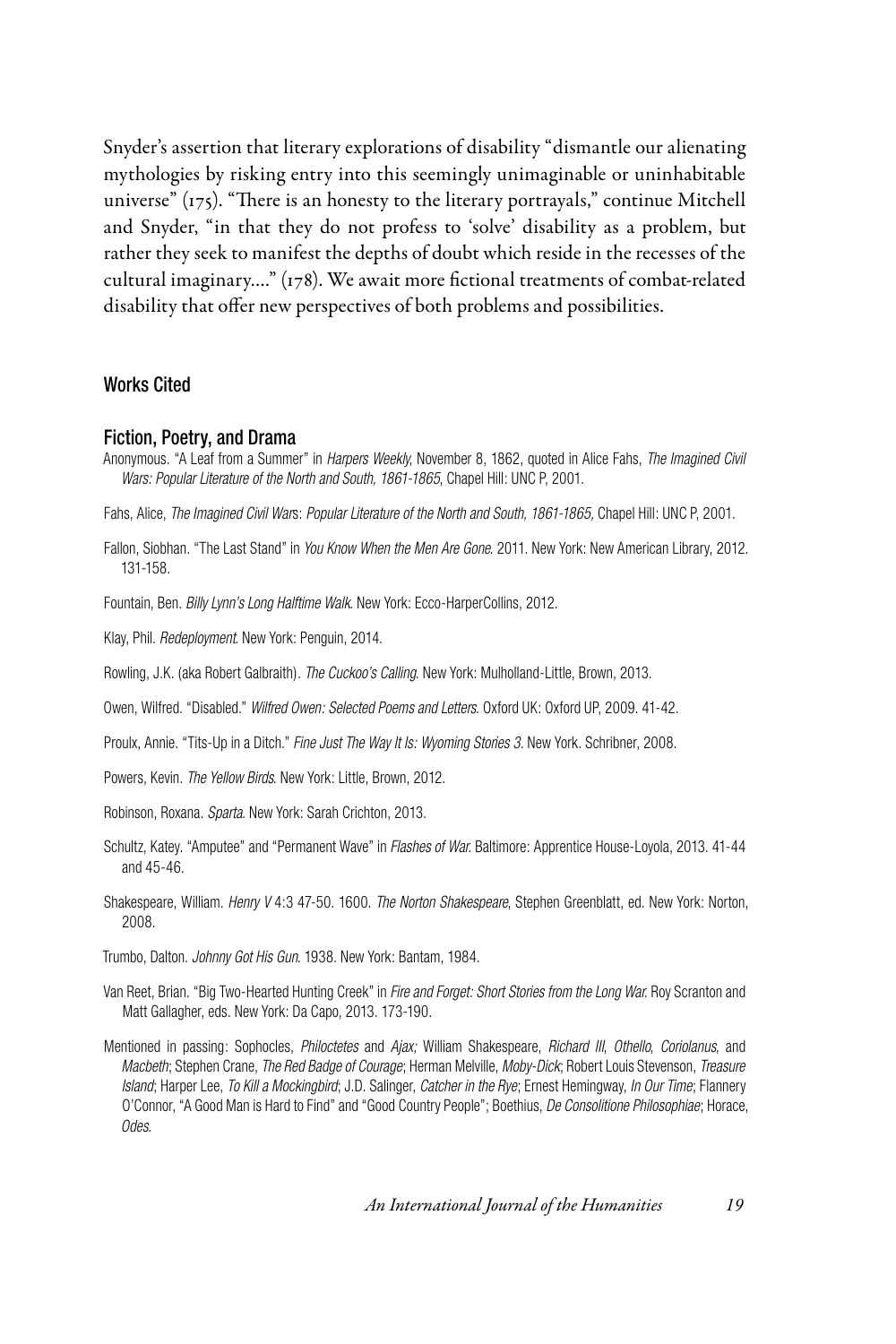## Photographs

Berman, Nina, "Marine Wedding," 2006.

Herbert, Gerald. "President Bush Jogging with Staff Sergeant Christian Bagge," 2006.

Greenfield-Sanders, Timothy, "Dawn Halfaker," 2006.

### Movies

Carson, Greg and Hal Ashby, *Coming Home*, 1978. Stone, Oliver, *Born on the Fourth of July*, 1989. Wyler, Walter, *The Best Years of our Lives*, 1946. Zemeckis, Robert, *Forest Gump,* 1994.

## Scholarly and Critical Sources

Apel, Dora. *War Culture and the Contest of Images*. New Brunswick: Rutgers UP, 2012.

Azoulay, Ariella. *The Civil Contract of Photography*. Brooklyn: Zone, 2012.

Azoulay, Ariella. *Civil Imagination: A Political Ontology of Photography*. London: Verso, 2012.

Azoulay, Ariella. *Death's Showcase: The Power of Image in Contemporary Democracy*. Cambridge: MIT P, 2003.

Butler, Judith. *Frames of War: When is Life Grievable?* London: Verso, 2009.

Davis, Lennard. "Constructing Normalcy: The Bell Curve, the Novel, and the Invention of the Disabled Body in the Nineteenth Century" in *The Disability Studies Reader*, 3rd edition. Lennard Davis, ed. New York: Routledge, 2010. 9-28.

Fahs, Alice. The Imagined Civil Wars: Popular Literature of the North and South, 1861-1865. Chapel Hill: UNC P, 2001.

Garland-Thomas, Rosemarie. *Staring: How We Look*. New York: Oxford UP, 2009.

Krawczyk, Scott. "Broken Soldiers: Serving as Public Bodies." *Keats-Shelley Journal* LXI (2012). 90-102.

Mitchell, David and Sharon Snyder. *Narrative Prosthesis: Disability and the Dependencies of Discourse*. Ann Arbor: U Michigan P, 2001.

Nelson, Maggie. *The Art of Cruelty: A Reckoning*. New York: Norton, 2012.

Rancière, Jacques. The Emancipated Spectator. London: Verso, 2011.

Scary, Elaine. *On Beauty and Being Just*. Princeton: Princeton UP, 2001.

Seibers, Tobin. *Disability Theory*. Ann Arbor: U Michigan P, 2008

Sontag, Susan. *On Photography*. 1977. New York: Picador, 2001.

Sontag, Susan. *Regarding the Pain of Others*. New York: Picador, 2004.

*20 War, Literature & the Arts*